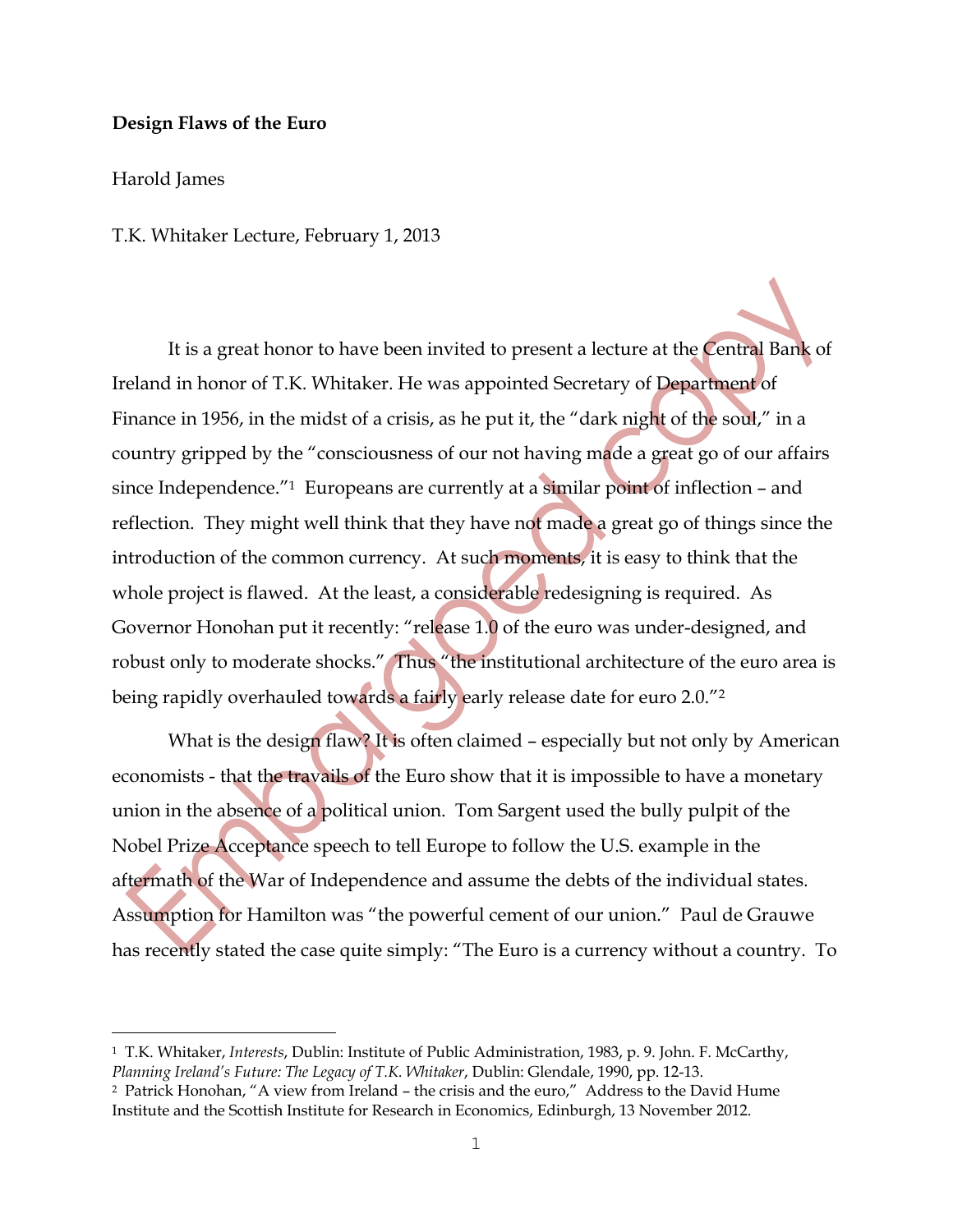make it sustainable a European country has to be created."<sup>3</sup> The Presidents of the ECB seem to endorse this advice. Accepting the Charlemagne Prize in Aachen, Jean-Claude Trichet said: "In a long term historical perspective, Europe – which has invented the concept and the word of democracy – is called to complete the design of what it already calls a "Union". Mario Draghi has been even more dramatic, demanding "the collective commitment of all governments to reform the governance of the euro area. This means completing economic and monetary union along four key pillars: (i) a financial union with a single supervisor at its heart, to re-unify the banking system; (ii) a fiscal union with enforceable rules to restore fiscal capacity; (iii) an economic union that fosters sustained growth and employment; and (iv) a political union, where the exercise of shared sovereignty is rooted in political legitimacy."<sup>4</sup> This advice seems appallingly radical to many, since almost every politician denies that there is any real possibility of creating a European state, and almost every citizen recoils at the prospect. Hence we face the dark night of the European soul.

## *The Choice for State or Non-State Money*

÷.

In choosing a "pure" money in the 1990s, free of any possibility of political interference and simply designed to meet the objective of price stability, Europeans were taking an obvious risk. They were obviously and deliberately flying in the face of the dominant modern tradition of thinking about money. The creation of money is

3 Thomas Sargent, "United States Then, Europe Now," Nobel Prize speech 2011: [http://www.nobelprize.org/nobel\\_prizes/economics/laureates/2011/sargent-lecture.html;](http://www.nobelprize.org/nobel_prizes/economics/laureates/2011/sargent-lecture.html) Paul de Grauwe, "The Eurozone's Design Failures: can they be corrected?," Nov. 28, 2012, LSE lecture: http://www2.lse.ac.uk/publicEvents/pdf/2012\_MT/20121128-Prof-Grauwe-PPT.pdf . 4 Jean-Claude Trichet: Building Europe, building institutions, Speech by Jean-Claude Trichet, President of the ECB on receiving the Karlspreis 2011 in Aachen, 2 June 2011; Remarks by Mario Draghi, President of the ECB, Treasury Talks 'A European strategy for growth and integration with solidarity', A conference organised by the Directorate General of the Treasury, Ministry of Economy and Finance – Ministry for Foreign Trade, Paris, 30 November 2012 . See also Mario Draghi in *Die Zeit*, Aug. 29, 2012, http://www.ecb.int/press/key/date/2012/html/sp120829.en.html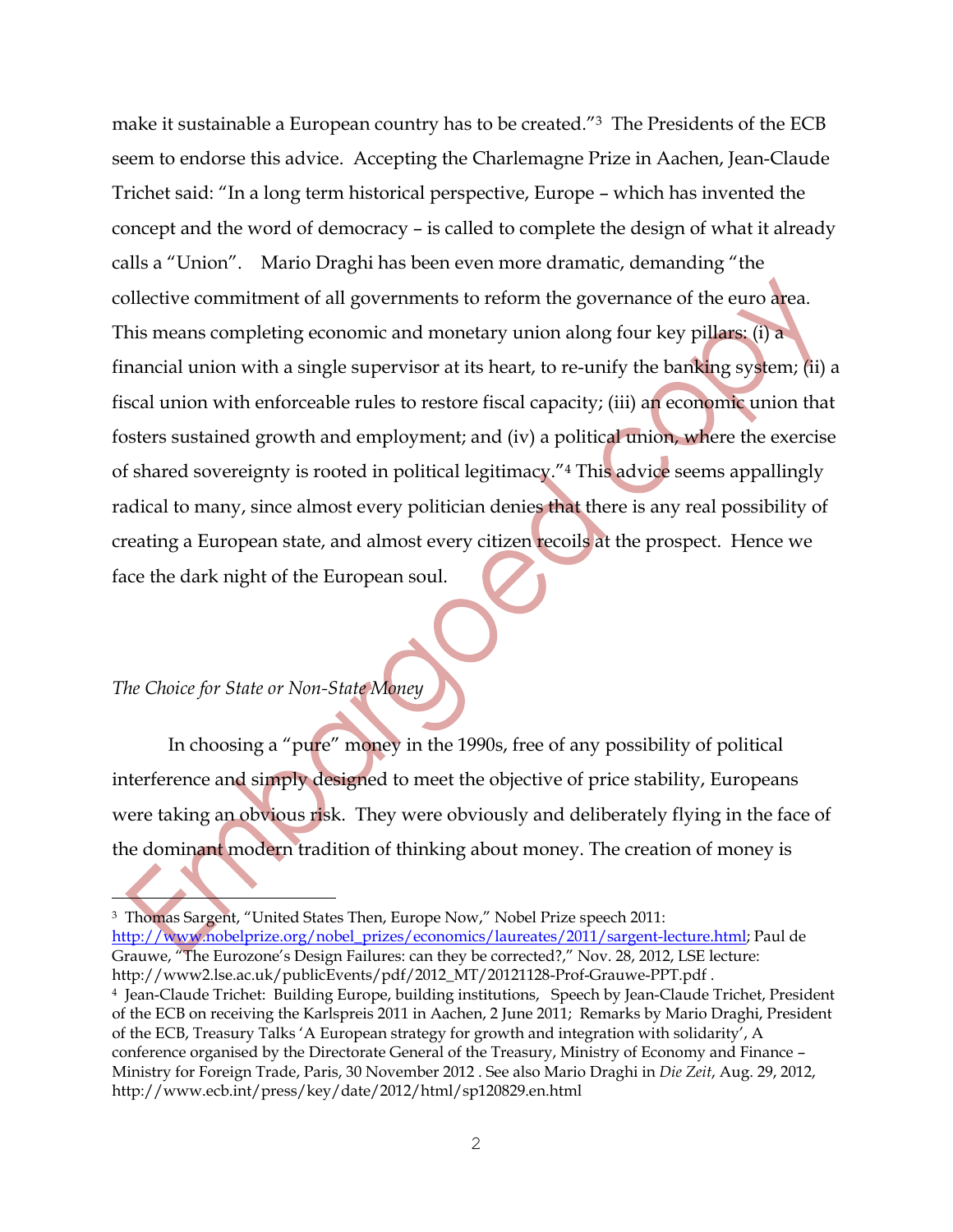usually thought to be the domain of the state: this was the widely prevalent doctrine of the nineteenth century, which reached its apogee in Georg Friedrich Knapp's highly influential *State Theory of Money.* Money could be issued by the state because of government's ability to define the unit of account in which taxes should be paid. In the *Nicomachean Ethics,* Aristotle explained that money owes its name to its property of not existing by nature but as a product of convention or law.<sup>5</sup> Greek coins usually carried depictions of gods and goddesses, but the Romans changed the practice and put their (presumed divine) emperors on their coins. Christ famously answers a question about obedience to civil authorities by examining a Roman coin and telling the Pharisees, "Render unto Caesar the things which are Caesar's."<sup>6</sup>

The design of the Euro makes the novelty clear. Unlike most banknotes and coins, there is no picture of the state or its symbols—no Caesar—on the money issued and managed by the European Central Bank. This feature sharply distinguished the new money from the banknotes that had circulated before the common currency and that were carefully designed to depict national symbols. Especially in the nineteenth century, the formation of new nation-states was associated with the establishment of national moneys, which gave the new polities a policy area in which they could exercise themselves. European leaders in the late twentieth century were self-consciously stepping away from that tradition – in large part because of a widespread sense that national money had been subject to political abuse with inflationary consequences.

In an obvious sense, the story of Ireland for a long stretch of the twentieth century is a refutation of the claim that a currency union necessarily implies a common state, although there is no doubt that the effective currency union over more than half a

<sup>5</sup> Book V: "money has become by convention a sort of representative of demand; and this is why it has the name 'money' (*nomisma*)-because it exists not by nature but by law (*nomos*) and it is in our power to change it and make it useless."

<sup>6</sup> Matthew 22: 21.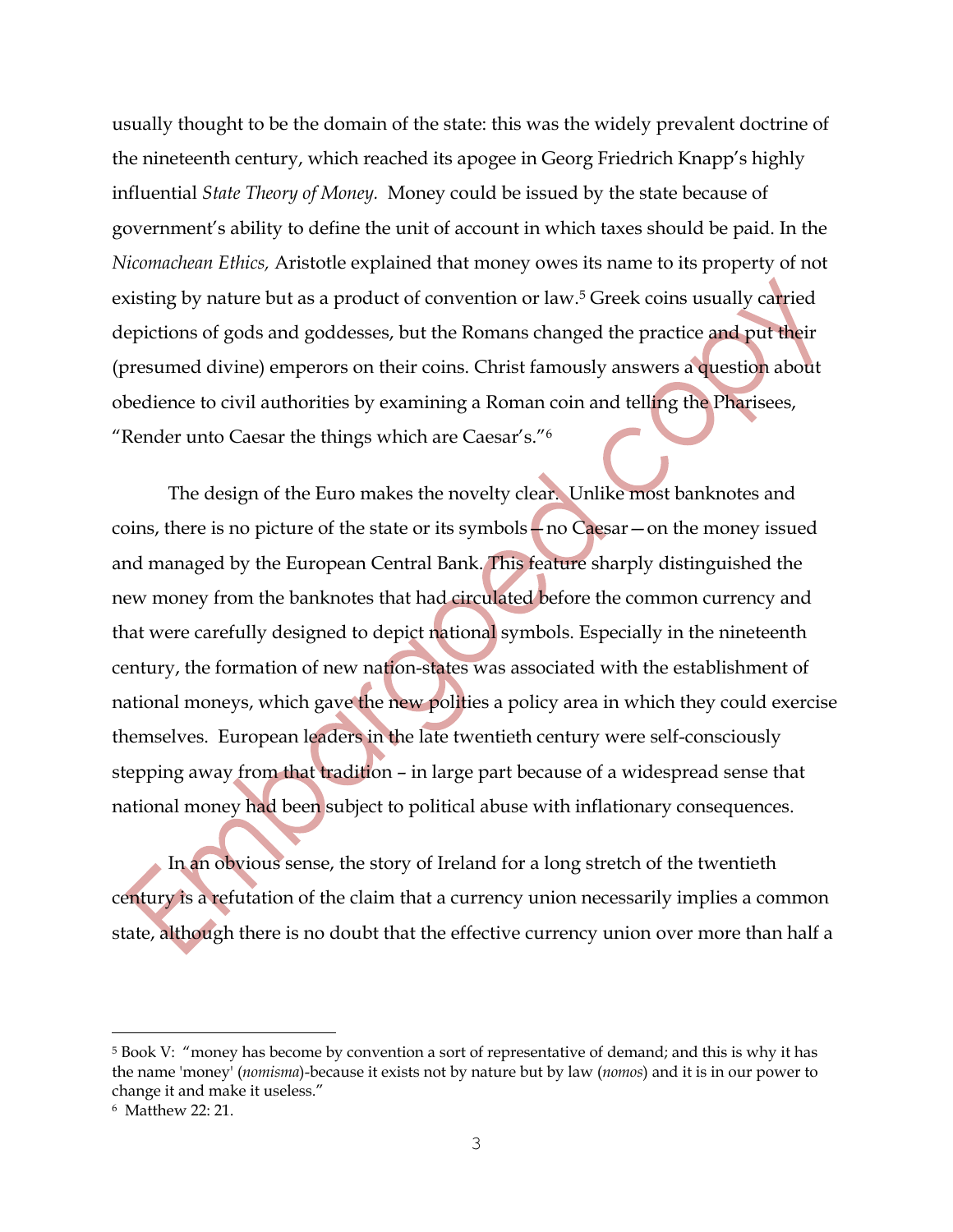century with the UK until Ireland joined the EMS constrained Irish choices.<sup>7</sup> The experience of that period certainly holds out some lessons. As Whitaker pointed out, "The Bank never held the view, apparently favoured by some economists, that the parity link with sterling provided an automatic and painless mechanism of adjustment, obviating the need for concern about relative deviations of incomes, prices and costs as between Ireland and Britain, and, therefore, for domestic initiatives to correct them." Domestic threats were principally "excessive public expenditure and borrowing, excessive credit creation, excessive income increases."



 Patrick Honohan, "Currency Board or Central Bank? Lessons from the Irish Pound's Link with Sterling, 1928-79," *Banca Nazionale del Lavoro Quarterly Review* 200, 1997, pp. 39-70.

Whitaker, *Interests*, p. 178.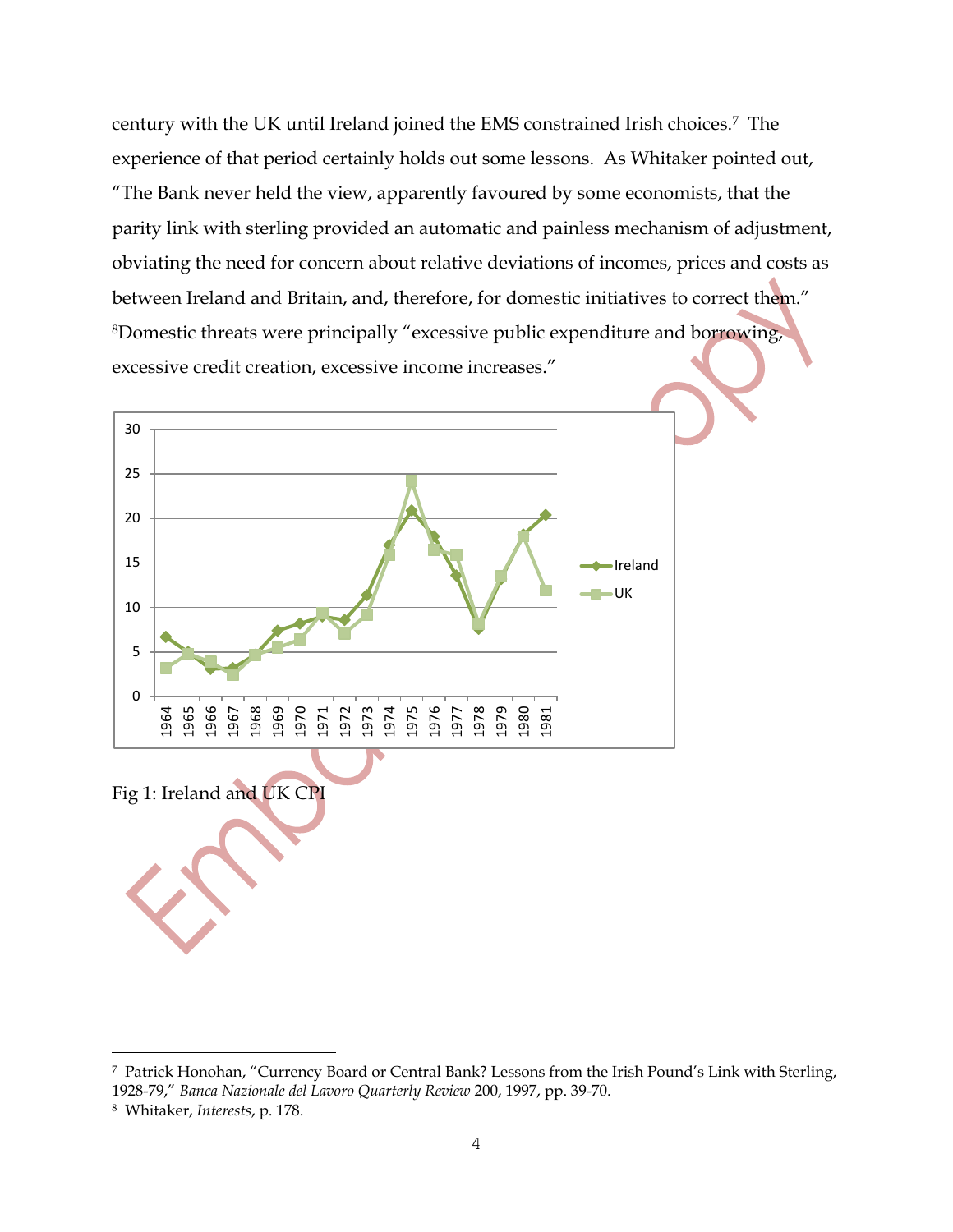



During the period of the parity link, Irish prices unsurprisingly moved closely in line with those of the UK. Irish bond yields were very close to those of the UK until 1979. After that, EMS membership caused Irish borrowing rates to soar. There were two main backgrounds to the Irish break with sterling: diversification of Irish trade toward the EC and away from its previous dependence on the UK, and higher levels of UK inflation than in most of continental Europe. Whitaker in 1976 stated that: "no small country dependent on international trade can defend itself in the end from the inflation prevailing in its main trading partners".

There is indeed a long tradition of thinking of currency union as a way of solving a collective action problem. Walter Bagehot and his influential periodical *The Economist* in the mid-nineteenth century pleaded vigorously in favor of what seemed like a common sense solution: "Commerce is anywhere identical: buying and selling, lending and borrowing, are alike all the world over, and all matters concerning them ought universally to be alike too." This obvious appeal was accepted by all the luminaries of the time, including John Stuart Mill and Stanley Jevons. Money, he argued, should not be seen as the creation of the state. "We commonly think, I believe, that the coining of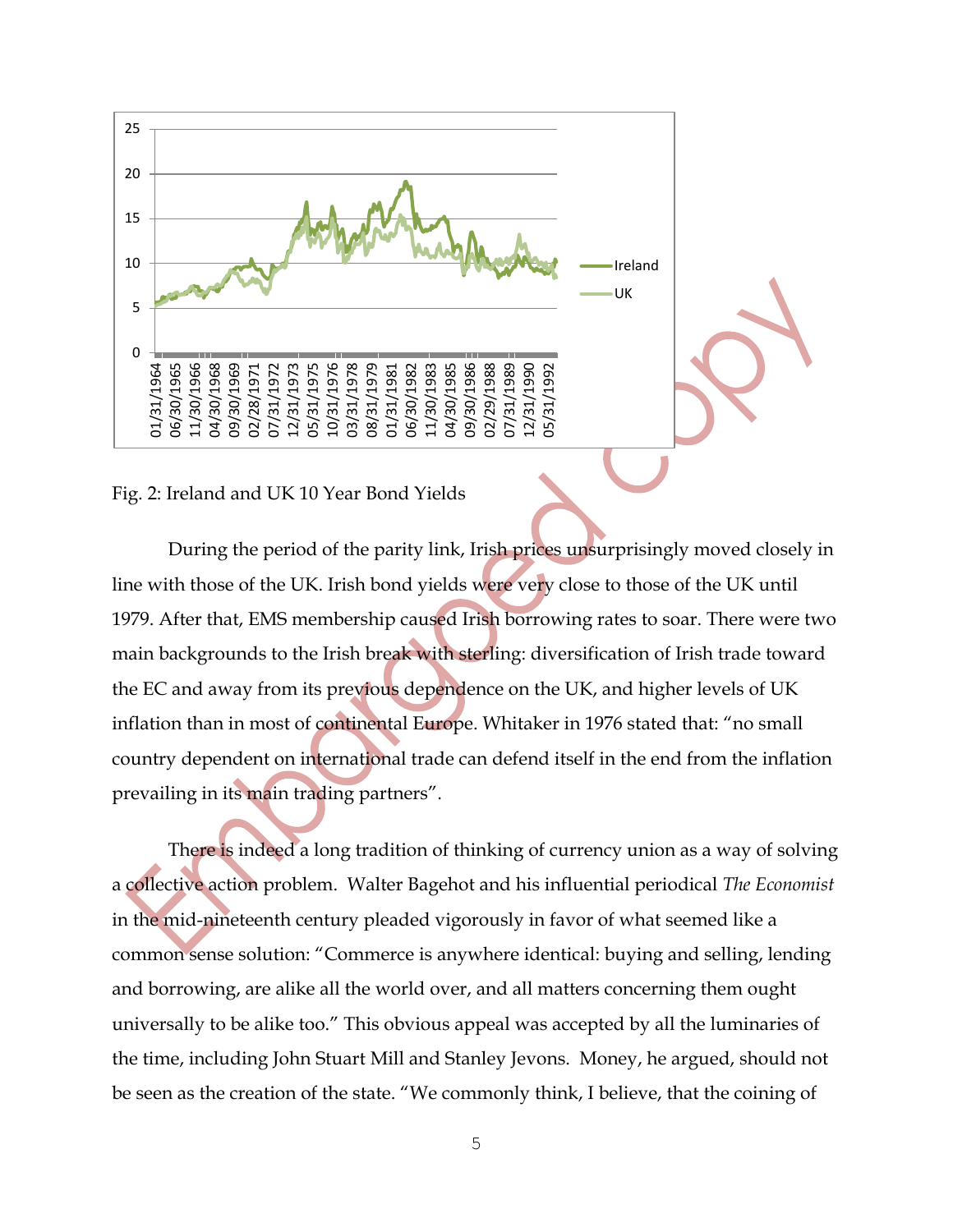money is an economic function of government; that the Government verifies the quality and quantity of metal in the coin out of regard to the good of its subjects, and that Government is admirably suited to this task—that it is a very reliable verifier. But in truth, if we look at the real motives of governments, and the real action of governments, we may come to think otherwise. The prevalent notion about coinage is not an economic but a mystic notion. It is thought to be an inalienable part of sovereignty; people fancy that no one but a government can coin—that it is nearly a contradiction that anyone else should coin. A superstition follows the act."<sup>9</sup> Bagehot thought it much better to conceive of money as serving the needs of commerce (and of the people more generally) rather than the interests of the state and its rulers.

There were two big pushes at monetary experimentation. Both coincide with an intensification of the pace of technical change, and a surge in globalization interconnectedness through flows of goods, labor, and capital. At the time Bagehot was writing, Napoleon III and his advisers had already pushed through the Latin Monetary Union, by which the coinage systems of France, Belgium, Switzerland and Italy were homogenized, with a standard franc or lira coin of a standard weight and purity of silver that would circulate freely in the member countries of the currency union. The 1867 World Monetary Conference, held in Paris, went substantially further in its ambitions. Only a very slight alteration of parities would be required to bring into line France, Great Britain, as well as the United States, which was just recovering from the massively costly and destructive Civil War. France was on a bimetallic standard, in which its coinage was set both in terms of gold and silver weights; Britain was on a pure gold standard; and the United States was considering a return to a stable currency based on metal. The proposals in this form were not realized (the small parity alteration required for Britain was too contentious politically); but in a sense the gold standard as a completely credible common standard was a sort of monetary union.

<sup>9</sup> Walter Bagehot, *A Practical Plan for Assimilating the English and American Money as a Step Towards a Universal Money*, London: Longmans Green, 1889, reprint of 1869 edition, pp. vii – viii.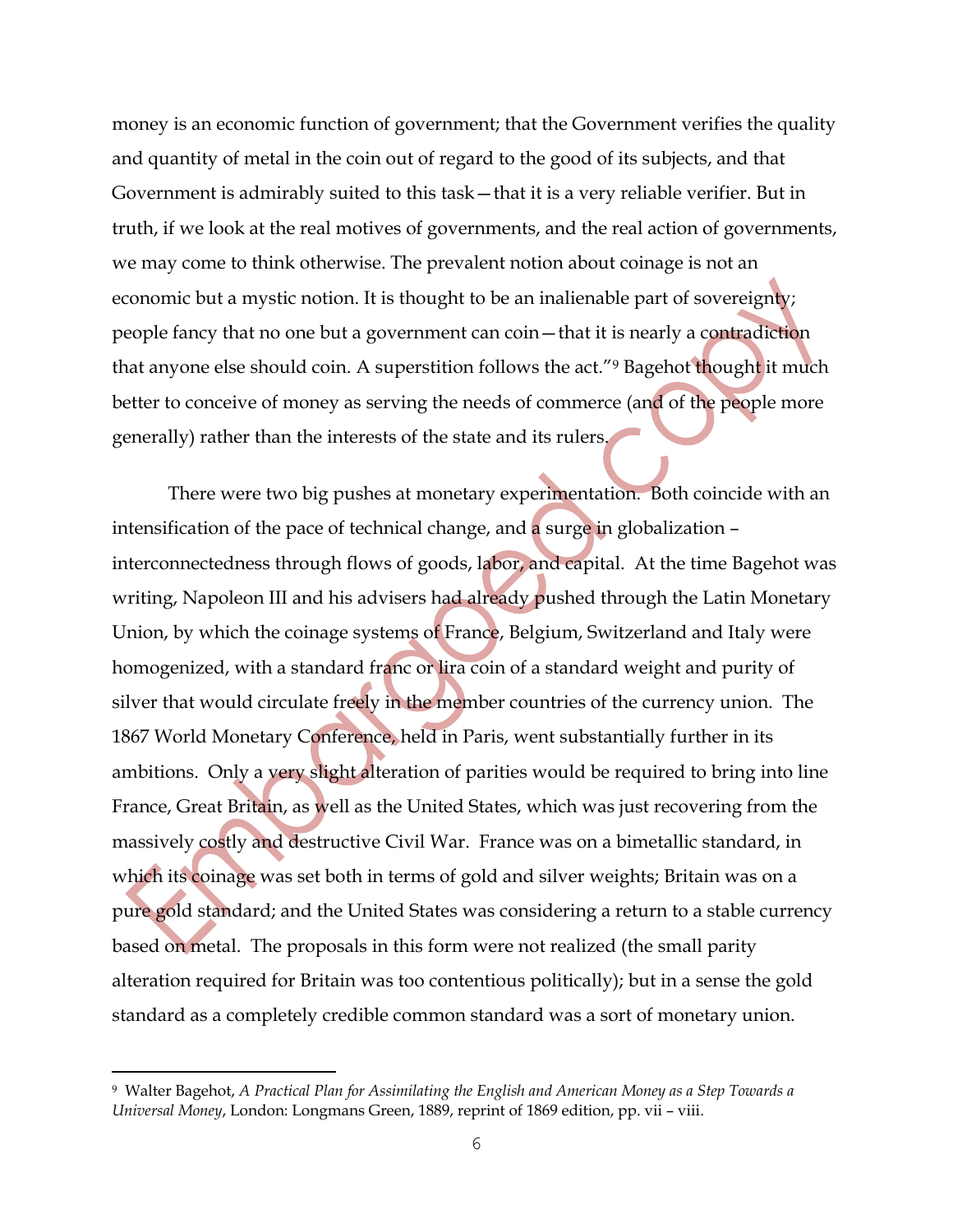In the late twentieth century, a new wave of globalization pushed a new interest in monetary unification. But by then, the state theory of money had become so dominant that the initiative seemed incomprehensible or bizarrely political. It is possible to find alternatives to the state theory: but they were often regarded as being rather eccentric, however distinguished or eminent their proponents. Such was the case of Friedrich Hayek's proposals for non-national money created by competitive issuers; or John Maynard Keynes's plan for a non-national internationally issued Bancor; or indeed the 1931 papal encyclical *Quadragesimo Anno*, which in the wake of hyperinflations produced by war finance and then radically destructive deflationary episodes generated by the gold standard complained of "the virtual degradation of the majesty of the State, which although it ought to sit on high like a queen and supreme arbitress, free from all partiality and intent upon the one common good and justice, is become a slave, surrendered and delivered to the passions and greed of men."

So the state tradition remained unchallenged. Ireland had eccentrically preserved a currency union out of a breaking-up state; while Europeans seemed to be taking on a currency union in order to make themselves into more of a state.

# *Myths about the Origins*

The primary flaw of the Euro is the consequence of the intellectual domination of the state theory: we interpret the story primarily in terms of politics. A big obstacle to clear thinking lies in a propensity to develop myths about the origins of the Euro. The problem about the two most influential - but completely wrong - theories that currently circulate about how and why the Euro was created is that both inflame political passions but give no guidance at all on how to find solutions. Both focus obsessively on the politics of the German role in driving monetary union, so that it again appears as solving the German question is central to the future of Europe. Both are mirror images

7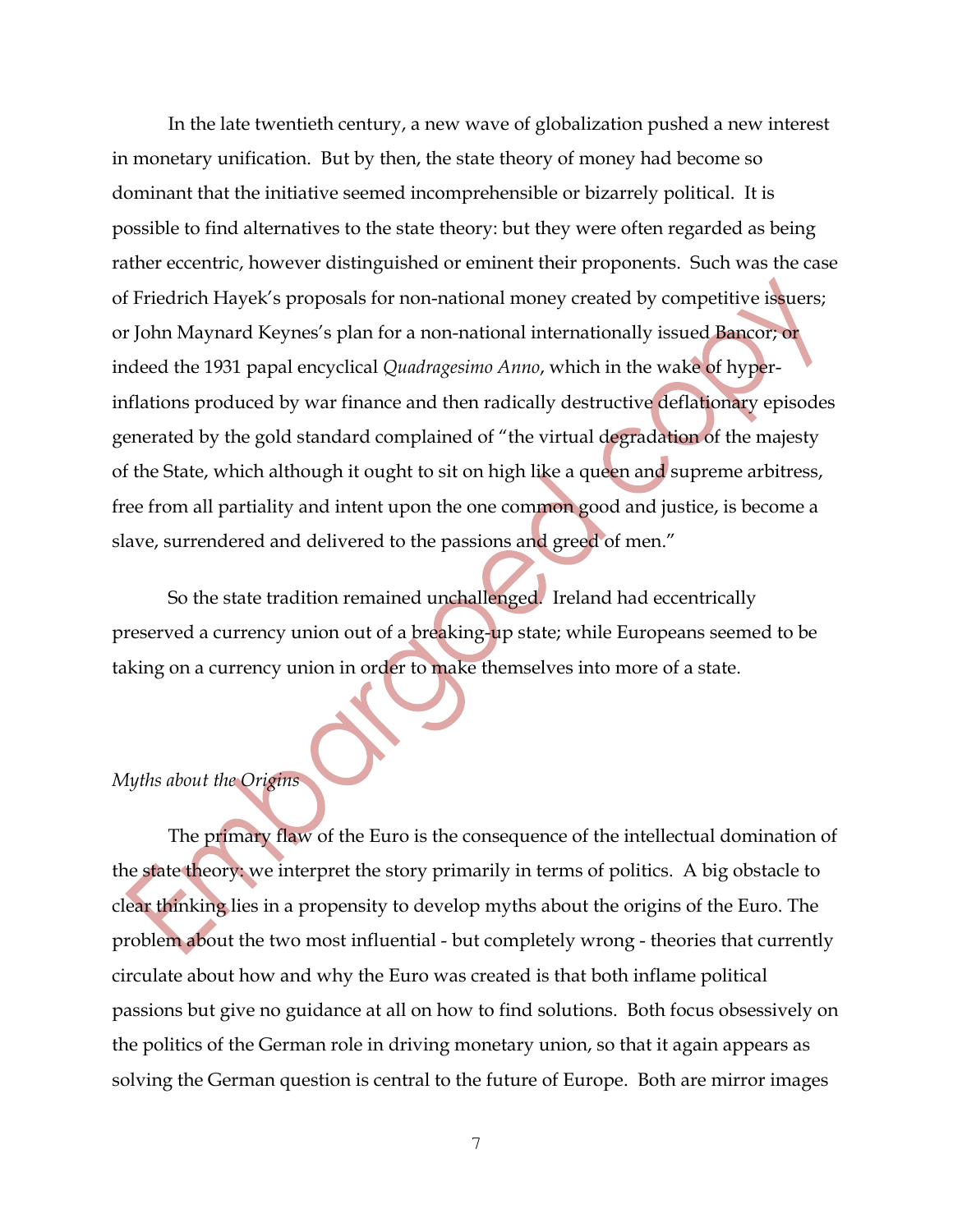of each other: in one Germany appears as uniquely virtuous, in the other as terribly vicious. Looking at the real history of the Euro can clear up misconceptions, but also highlight the real problems that remain to be tackled.

In the first view – the virtuous German story - the currency union was a highminded European political project that ignored economic realities. It was needed to stop the recurrence of war between France and Germany. Both proponents of the Euro project such as the veteran German Foreign Minister Hans-Dietrich Genscher but also by opponents such as the economist Martin Feldstein have touted this theory.<sup>10</sup> But it is implausible. Americans are perfectly aware that they haven't had a war with Canada or Mexico recently (although in the long past there were indeed such conflicts), and that they don't need a currency union to improve relations with neighbors. On the other hand, Americans are aware that civil wars can occur in malfunctioning currency unions (in the mid-nineteenth century, at exactly the time Napoleon III was dreaming of world monetary union): and Ireland too also has its own terrible twentieth century experience of the damage done by civil war.

Then there is the vicious view of the origins of the Euro, a conspiracy theory about a deep-seated German masterplan. Some of its earliest proponents were British (like the former U.K. Chancellor of the Exchequer Denis Healey), but now it is circulating widely in southern Europe.<sup>11</sup> Since Germany had lower rates of wage inflation than France and much lower rates than the Mediterranean countries, a locked currency would guarantee increased export surpluses, at the price of misery elsewhere. A German grasp for European economic primacy would succeed at the end of the twentieth century and in the new millennium where a similar German military plan had failed one century earlier.

<sup>10</sup> Martin Feldstein, 'The Failure of the Euro: The Little Currency that Couldn't," *Foreign Affairs*, January/February 2012.

<sup>11</sup> Denis Healey, *The Time of My Life*, New York: Norton, 1990, pp. 438-9.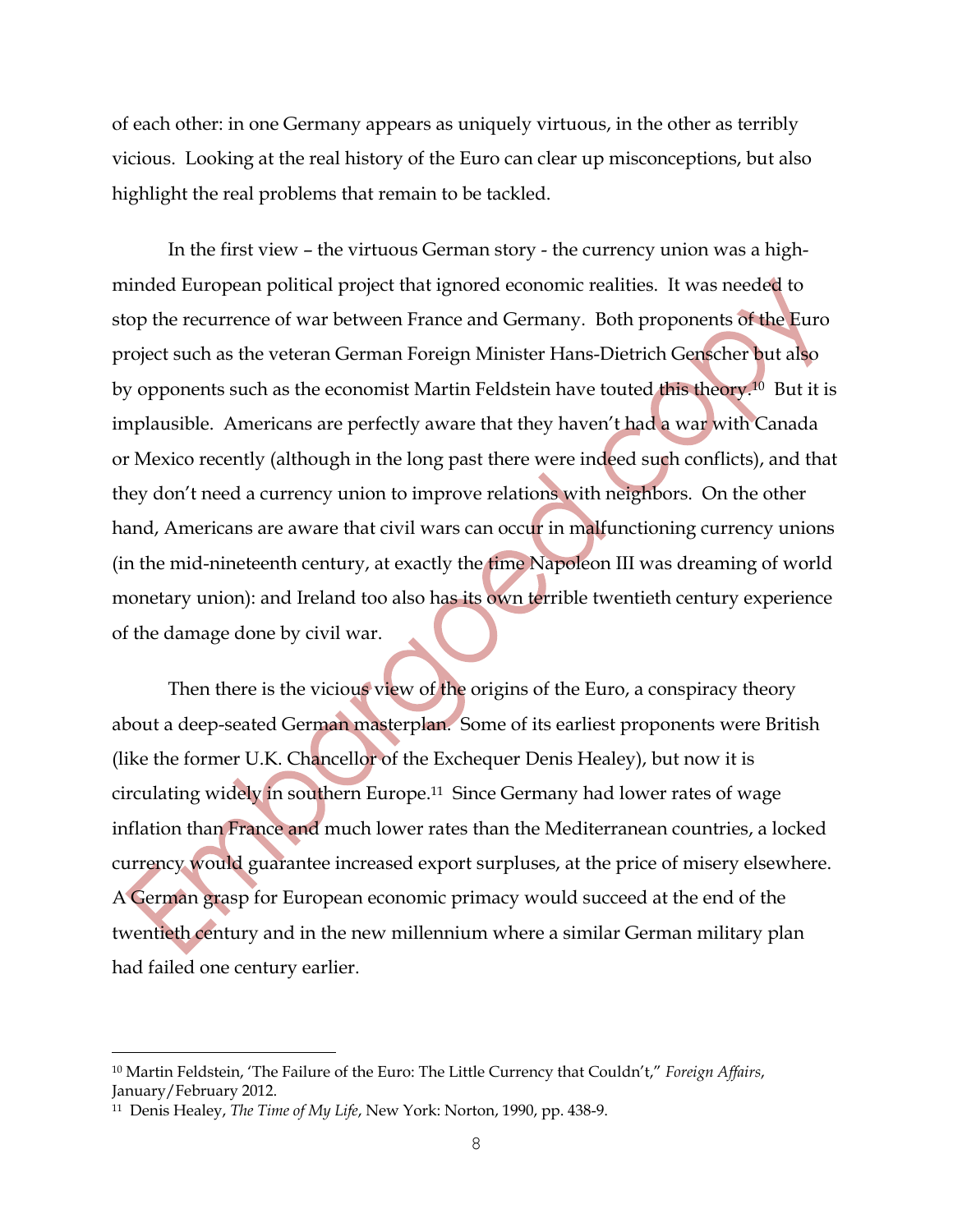This view seems as absurd as the first myth about peace and money. If this is what the Germans were aiming at, wouldn't other countries be able to get some whiff of the nefarious plot? And more importantly, if this were really a strategy it is a pretty short-sighted one (not really that much better than the disastrous Schlieffen Plan of 1914 to defeat both France and Russia at the same time). Plunging one's neighbors into national bankruptcy is not a good way of building any kind of stable prosperity.

For the critics, Germany's currency manipulation was a mercantilist strategy of securing permanent trade and current account surpluses, that would give Germany a commanding control of resources. In each phase of the negotiation about European monetary integration, Germany's partners in consequence tried to devise an institutional mechanism to control German surpluses.

That is a debate that goes back a long way. Raymond Barre, then Vice-President of the European Commission, for instance argued in 1968 that Germany should take "energetic measures for speedier growth and the stimulation of imports," as well as "special action to inhibit the flow of speculative capital into Germany."<sup>12</sup>

In the Bretton Woods era of fixed exchange rates and controlled capital markets, even relatively small deficits could not be financed, and produced immediate pressure on the exchange markets. The deficit countries then had to apply fiscal brakes in a stopgo cycle. Germany's partners, notably France, were faced by the prospect of austerity and deflation in order to correct deficits. This alternative was unattractive to the French political elite, because it constrained growth and guaranteed electoral unpopularity. Their preferred policy alternative was thus German expansion, but this course was unpopular with a German public worried about the legacy of inflation and was opposed by the powerful and independent central bank, the Deutsche Bundesbank.

<sup>12</sup> Horst Ungerer, *A concise history of European monetary integration : from EPU to EMU,*: Westport, Conn. : Quorum, 1997, p. 61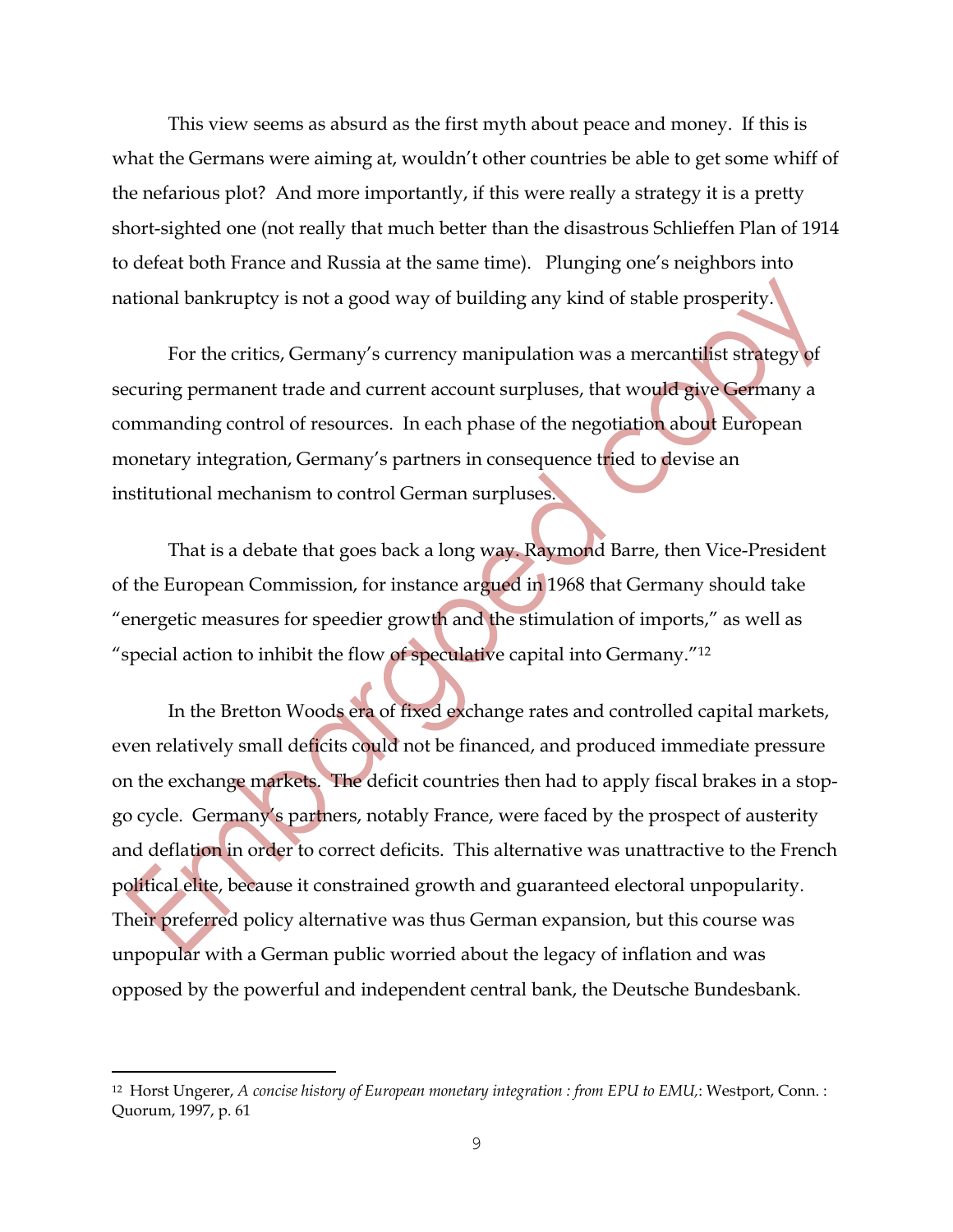#### Sum of current account balances of deficit and surplus countries



<sup>1</sup> From 1991 the balance of payments statistics also include the external transactions of the former German Democratic <sup>2</sup> Including Belgium. Denmark, France, Greece, Ireland, Italy, Luxembourg, Netherlands and Portugal. Republic.

### Fig. 3: Current Accounts in Europe 1960-2010

Solving the question of the German current accounts in the European setting at first appeared to require some sophisticated and ingenious political mechanism, that would force French politicians to do more austerity than they would have liked, and Germans less price orthodoxy than they thought they needed. A political mechanism however requires continual negotiation and public deliberation, that would have been painful given the policy preferences in the two countries (and in those countries that lined up with each one of the Big Two). The increased attraction of monetary union was that it required no such drawn out political process. The operation of an entirely automatic device would constrain political debate, initiative, and policy choice.

Monetary union was thus conceptualized as a way of simplifying politics. This had been a feature of European arguments from the beginning. Robert Triffin in 1957 had showed how a problem could be reduced to its most basic level: "The significance of monetary unification, like that of exchange stability in a free market, is that both

Sources: OECD Economic Outlook; European commission, Annual Macro Economic database.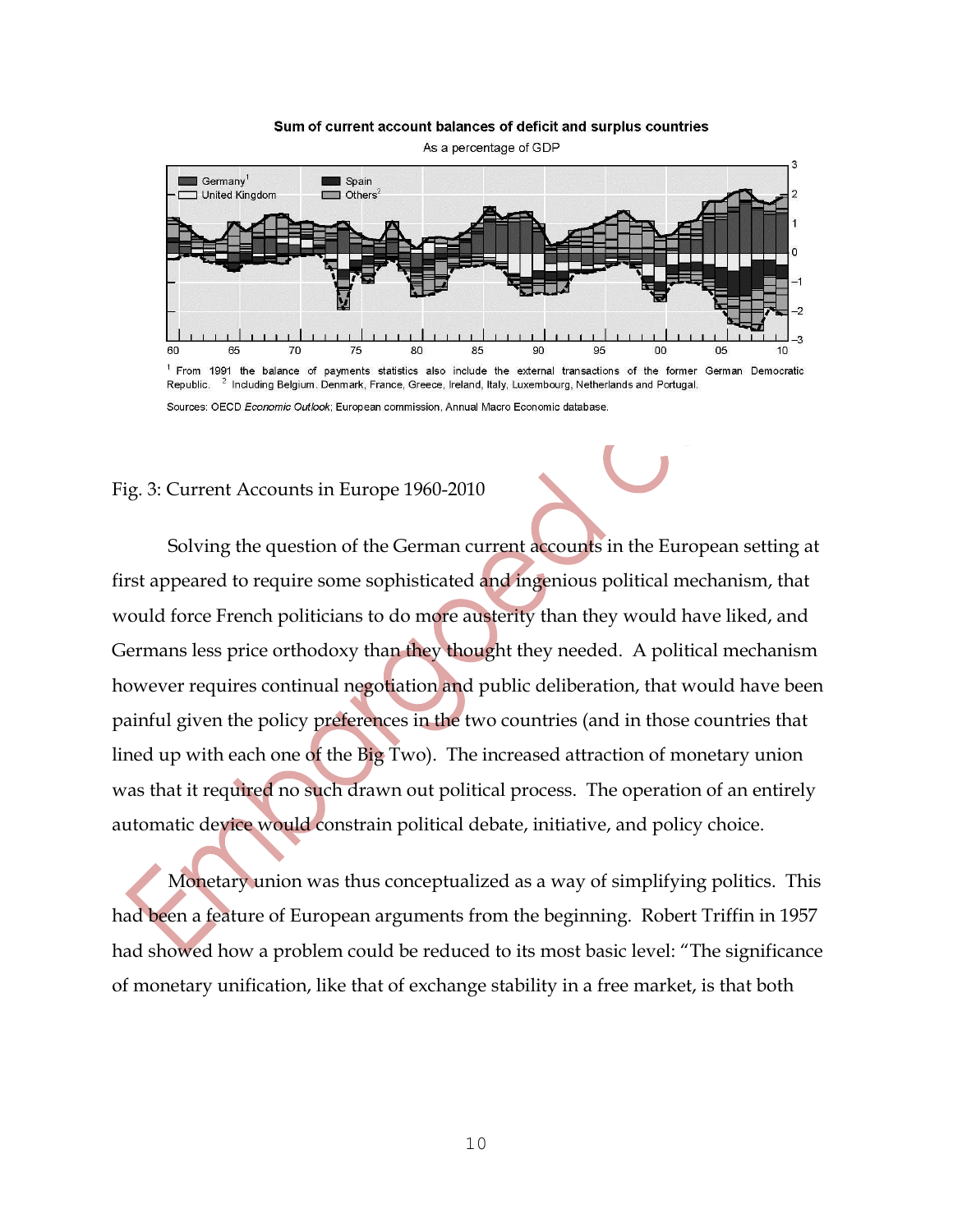exclude any resort to any other corrective techniques except those of internal fiscal and credit policies."<sup>13</sup>

The problem of current accounts grew bigger, the surpluses and deficits ever larger. The monetary union occurred after a drive to capital market liberalization, and was intended to be the logical completion of that liberalization. Current account imbalances were apparently sustainable for much longer periods – though not for ever. The effects of movements in capital in allowing current account imbalances to build up to a much greater extent, and ensuring that corrections, when they occurred, would be much more dramatic, was already noticeable in the late 1980s and early 1990s, before the move to monetary union. Indeed, those large build-ups in the imbalances were what convinced Europe's policy-makers that a monetary union was the only way of avoiding the risk of periodic crises with currency realignments whose trade policy consequences threatened the survival of an integrated internal European market. The success of the early years of monetary union lies in the effective privatization of current account imbalances, so that the problem disappeared from the radar screen of policy debates. It would only reappear when the freezing up of the banking system after 2008 required the substitution of public sector claims for private claims: with that the old problem of the politicization of current account imbalances immediately reappeared.

The rather more mundane truth about the evolution of Europe's monetary order is that it was in fact the outcome of global debates about currency disorder. European monetary integration appeared urgent in the late 1960s, as the Bretton Woods regime disintegrated, and in the late 1970s, when U.S. monetary policy was subject to big political pressures and the dollar collapsed.

The most decisive push for a European solution to a global problem occurred in different circumstances. When the dollar was soaring in the mid-1980s, when American manufacturing was threatened and when there appeared to be the possibility of a

<sup>13</sup> Robert Triffin, *Europe and the Money Muddle*, London, 1957, p. 289.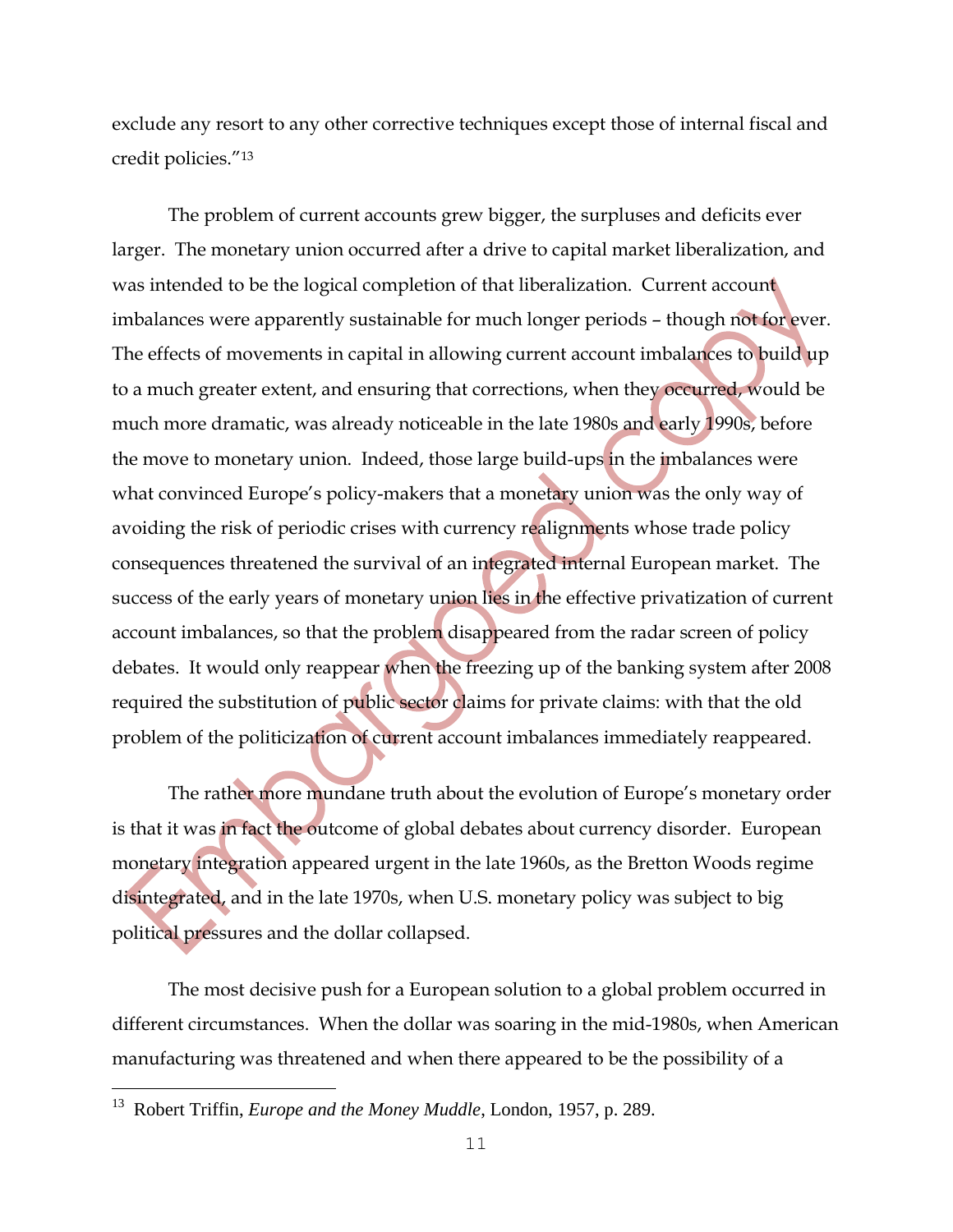protectionist backlash, the finance ministers of the major industrial countries pushed for exchange rate agreement. At the G-7 finance ministers Louvre meeting in 1987 they agreed to lock their exchange rates into a system of target zones.

In practice, nothing came of that global plan, but then Edouard Balladur, the French finance minister who had largely been responsible for the Louvre proposal, came up with a tighter European scheme. When German foreign minister Hans Dietrich Genscher appeared sympathetic, Europe's central bankers were asked by the president of the European Commission, Jacques Delors, to prepare a timetable and a plan for currency union.

## *Negligent Planning?*

i<br>L

When it comes to planning for the Euro, the case for flaws becomes stronger. How solid was the plan of Delors? Did the participants sincerely want to get committed to a real marriage – the analogy that came to be increasingly used to describe the new sort of commitment? What basis was there for agreement?

It has become fashionable to say that the moved of the early 1990s were undertaken in a mood of carelessness (*Sorglosigkeit*), in Otmar Issing's phrase, or that Chancellor Kohl was neglectful (*leichtsinnig*) – according to Hans Peter Schwarz's monumental new biography. <sup>14</sup> Kohl promised a political union: on November 6, 1991, he told an ecstatically applauding German parliament that "one cannot repeat it often enough: political union is the indispensible counterpart of the economic and monetary union." But when the governments negotiated a few weeks later in Maastricht, there were very concrete plans for the monetary union, and for the political union – none at all. Does that really mean that everyone was just unbelievably careless, and that, in the

<sup>14</sup> Hans-Peter Schwarz, *Helmut Kohl: Eine politische Biographie*, Stuttgart: DVA, 2012; , Otmar Issing, "Europa in Not – Deutschland in Gefahr," *Frankfurter Allgemeine Zeitung*, June 11, 2012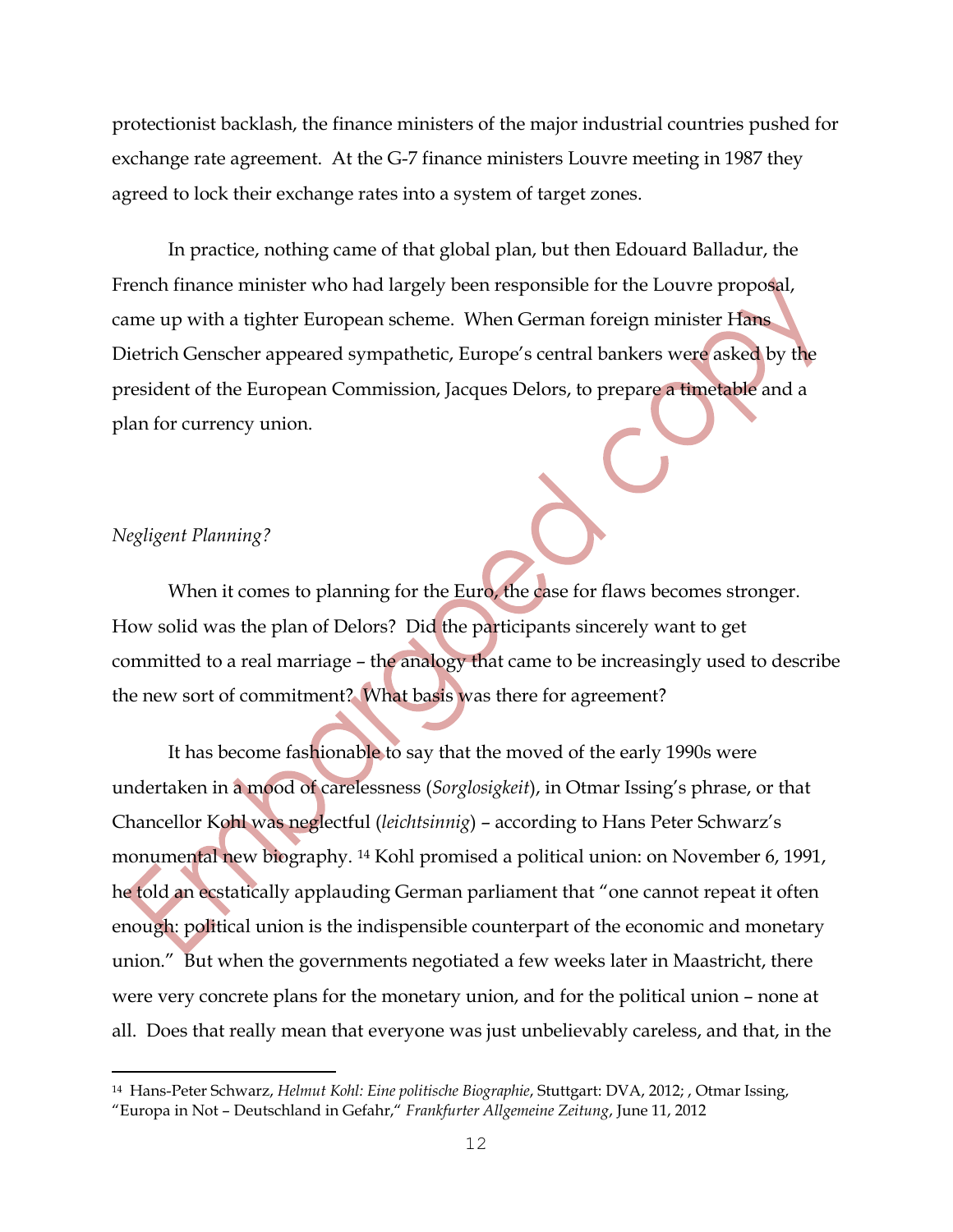same way as the British empire was allegedly acquired in a fit of absent-mindedness, the European dream was wafted on a post-unification euphoria?

In fact, the planning for monetary union was unbelievably sober and meticulous. In the debates of the central bankers' group that Delors chaired in 1988-89, before the fall of the Berlin Wall, two really critical issues were highlighted: and they were the ones that really mattered.

The first concerned the fiscal discipline needed for currency union. An explicit discussion took place as to whether the capital market by itself was enough to discipline borrowers, and a consensus emerged that market discipline would not be adequate and that a system of rules was needed. The influential Belgian economist from the BIS, Alexandre Lamfalussy, a member of the Delors Committee, brought up cases from the U.S. and Canada as well as from Europe where cities and regions were insufficiently disciplined. Jacques Delors himself at this time appropriately raised the prospect of a two speed Europe, in which one or two countries might need a "different kind of marriage contract."<sup>15</sup> There is a tendency for fiscal policy to be pro-cyclical, particularly when the cycles are driven by property booms, in that enhanced fiscal revenue from real estate exuberance prompts politicians to think that the increase in their resources is permanent. But the pro-cyclical fiscal element may be magnified in a currency union.

The need for fiscal discipline arising from spillover effects of large borrowing requirements is a European issue, but it is clearly not one confined to Europe alone. In emerging markets, this problem was identified after the 1997-8 Asia crisis, and the problem of major fiscal strains became primarily one of the industrial world – and especially of the United States. An appropriate response would involve some democratically legitimated mechanism for limiting the debt build-up, as in the Swiss

i<br>L

<sup>15</sup> In the second meeting of the Delors Committee, October 10, 1988, see Harold James, *Making the European Monetary Union*, Cambridge Mass. 2012.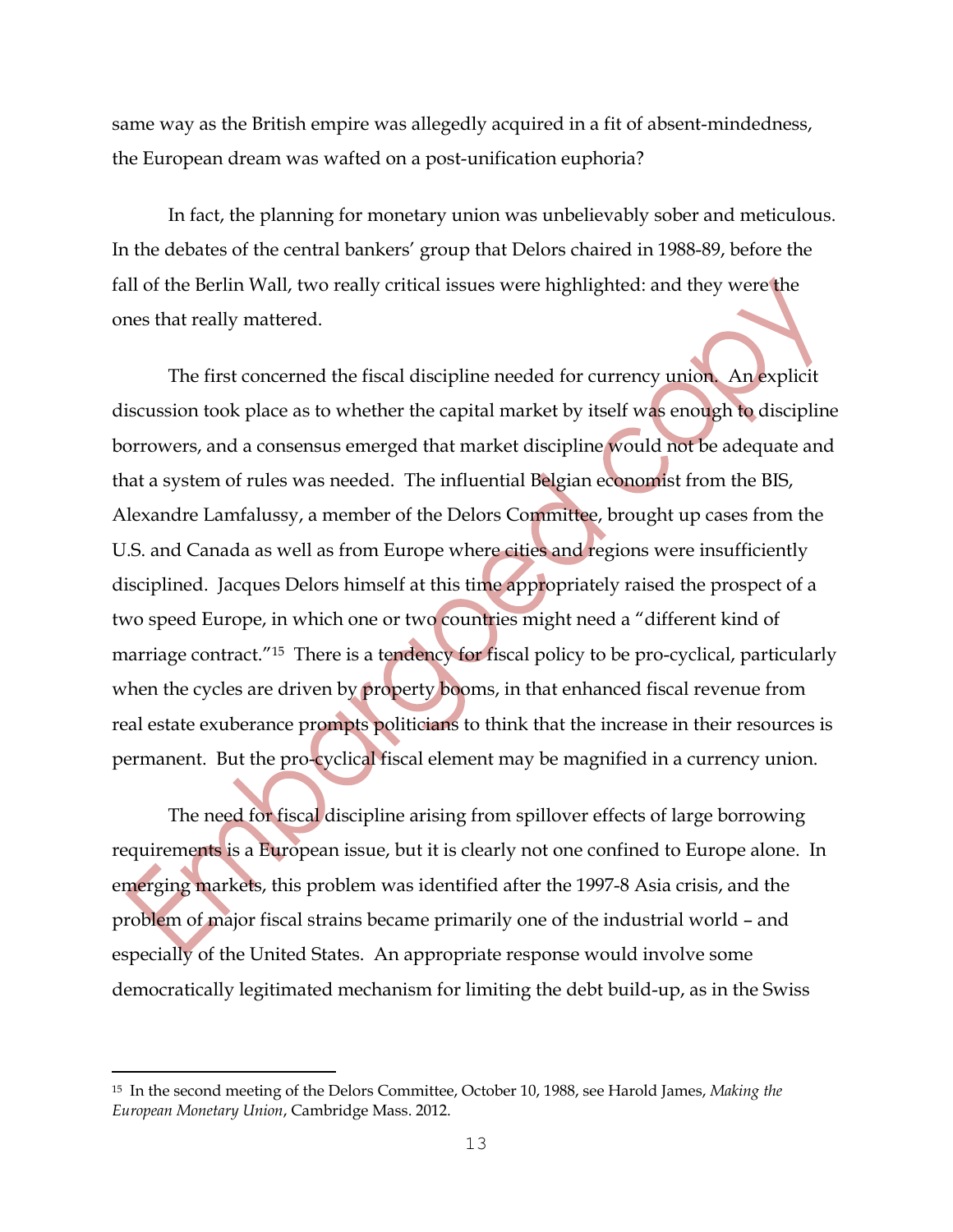debt brake (*Schuldenbremse*) which was supported by 85 percent of voters in a referendum.

The second flaw in the European plans identified by the central bankers as they prepared monetary union was much more serious. In the original version of a plan for a central bank that would run a monetary union, the central bank would have overall supervisory and regulatory powers. That demand met strong resistance, above all from the German Bundesbank, which worried that a role in maintaining financial stability might undermine the future central bank's ability to focus on price stability as the primary goal of monetary policy. There was also bureaucratic resistance from existing regulators. The ECB was thus never given overall supervisory and regulatory powers, and until the outbreak of the financial crisis in 2007-2008 no one thought that was a problem.

By 2010, however, it was clear that there was a very big problem. There had previously been a stream of private sector money from north to south in Europe. The flows of capital had important effects on wage rates, differential inflation levels, and hence on the position of competitiveness. In the monetary union, there was no policy tool to limit inflation through a national monetary policy, and hence in the borrowing countries (now often referred to as the periphery), interest rates were lower than they should have been had a Taylor rule been practiced. Indeed Ireland had negative real rates for substantial periods of the 2000s. After the financial crisis, the sustainability of the flows was threatened by banking crises in the periphery, and the long-developing competiveness positions now looked like an argument that the debt levels (private or public) were unsustainable. Growth prospects that looked brilliant before the crisis no longer existed; so there was a debt servicing problem. That in turn seemed to endanger the banks, including particularly big north European banks that had already taken losses on U.S. sub-prime investments. Funding dried up as U.S. money market funds no longer wished to buy paper issued by European bank borrowers. One of the most obvious lessons of the first phase of the financial crisis was that the failure of big banks

14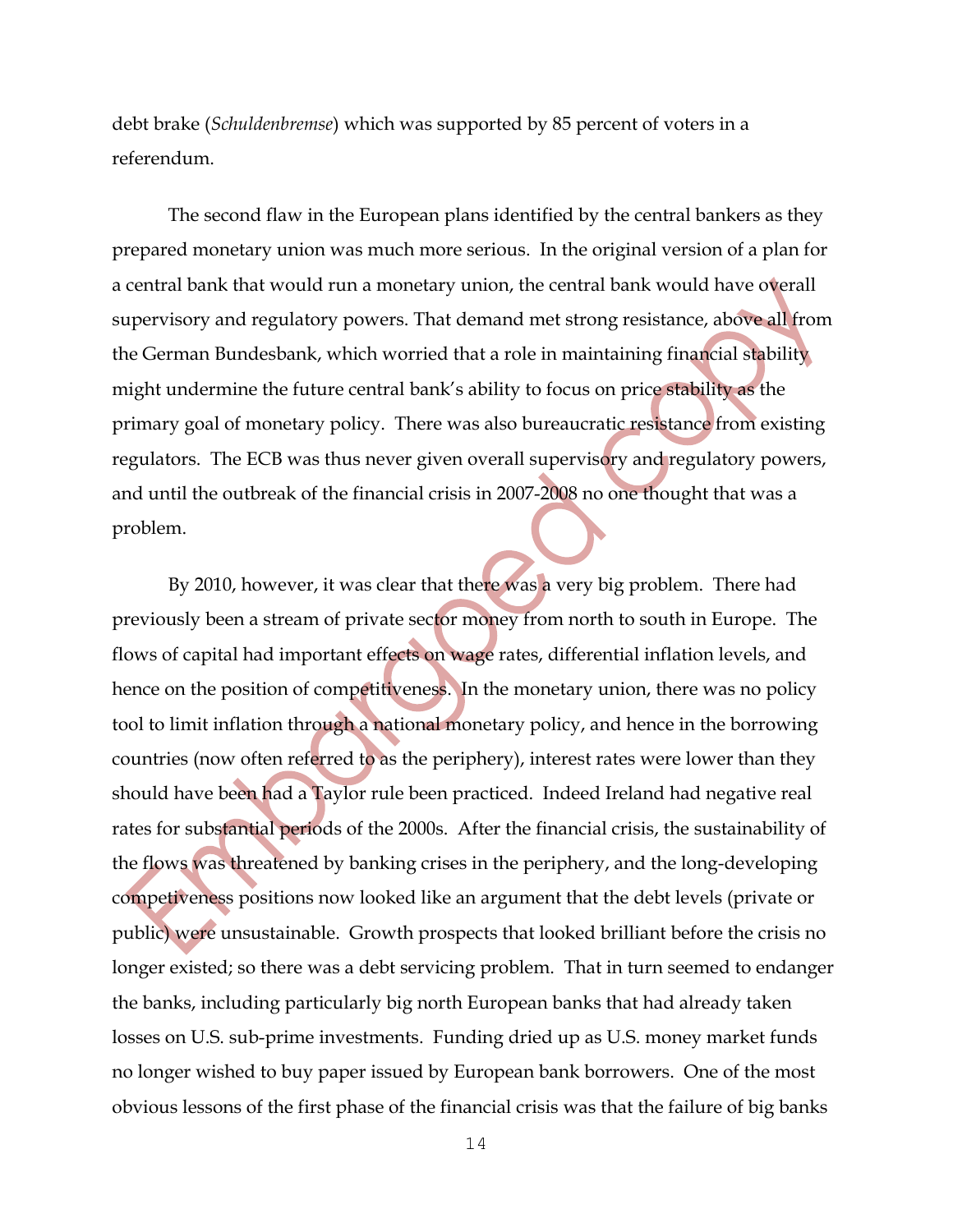would have disastrous consequences. That mantra of the policy technocrats produced its own pushback among many voters and politicians: shouldn't the banks bear some of the burden. At Deauville in October 2010, Chancellor Merkel and President Sarkozy agreed that there should be PSI, Private Sector Involvement.

Far from reassuring markets, the move to make private lenders bear some of the cost of past mistakes made for greater nervousness – much more so, indeed, as Jean-Claude Trichet of the ECB had insistently warned. For a decade, markets had interpreted the no-bailout clause of the Maastricht Treaty as making default impossible. It now seemed to be encouraged by the official sector. After Deauville an unhappy mechanism was created which increased the potential for large bank losses and heightened market nervousness. The official sector put in more money, in effect a substitution for the absent private sector flows of the pre-crisis era; and as that occurred and as the public credit was given seniority, the problems of the private sector debt increased rather than diminished.

Who ultimately is to absorb losses from very large banking sector problems? Do states, which rely on borrowing because they cannot increase taxes, have the capacity to do that when the financial sector is failing? It looked as if only monetization of debt by the central bank could solve the problem in the short run, but in the long run that would be a solution involving a write off of debt by means of an inflationary process.

In July 2012, the crisis took a new phase, and the ECB calmed the markets with the announcement of OMT – not so much the actual practice of bond purchases, but the willingness of the central bank to step in to eliminate risk premia stemming from fear of a currency union break-up. In the words of Mario Draghi: "To the extent that the size of these sovereign premia hamper the functioning of the monetary policy transmission channel, they come within our mandate. Within our mandate, the ECB is ready to do whatever it takes to preserve the euro. Believe me, it will be enough."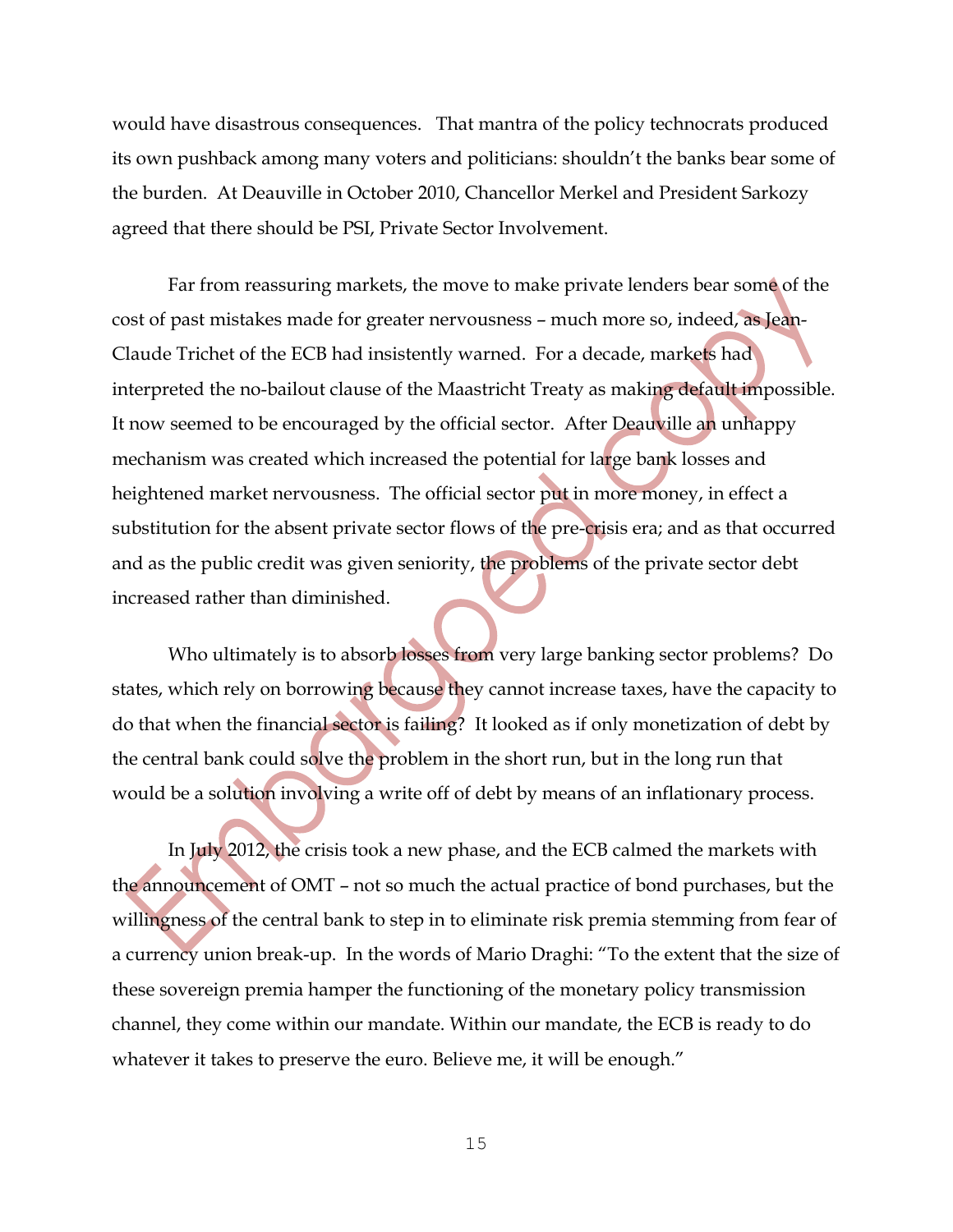The burden of policy innovation now has shifted to governments and to the political process. The test for this new phase will come at some time in some member country: out of a combination of radical popular unrest and electoral or political uncertainty. At that point, there will be a need for a new flexibility. Let me sketch out two flexi monetary solutions, and one flexi political solution.

#### *1. Currency Innovation*

In 1992-3, the EMS crises almost destroyed the path to the Euro, but the crisis was resolved by instituting greater flexibility: through wider (15 percent) margins in the exchange rate bands. The modern equivalent to the band widening of 1993 would be keeping the Euro for all members of the Eurozone but also allowing some of them (in principle all of them) to issue – if they needed it – national currencies. The countries that did that would find that their new currencies immediately trading at what would probably be a heavy discount. California adopted a similar approach at the height of the recent financial crisis, issuing IOUs when faced by the impossibility of access to funding. The success of stabilization efforts could then be read off from the price of the new currency. If the objectives were met, and fiscal stabilization occurred and growth resumed, the discount would disappear. In the same way, after 1993, in a good policy setting, the French franc initially diverged from its old level the band but then converged back within the band. Such a course would not require the redenomination of bank assets or liabilities, and hence would not be subject to the multiple legal challenges that a more radical alternative would encounter. There would also be the possibility that the convergence did not occur. The two parallel currencies could then coexist for a very much longer time period. This is not a novel thought. It was one of the possibilities that was raised in the discussions on monetary union in the early 1990s, that there might be a common currency but not necessarily a single currency.

16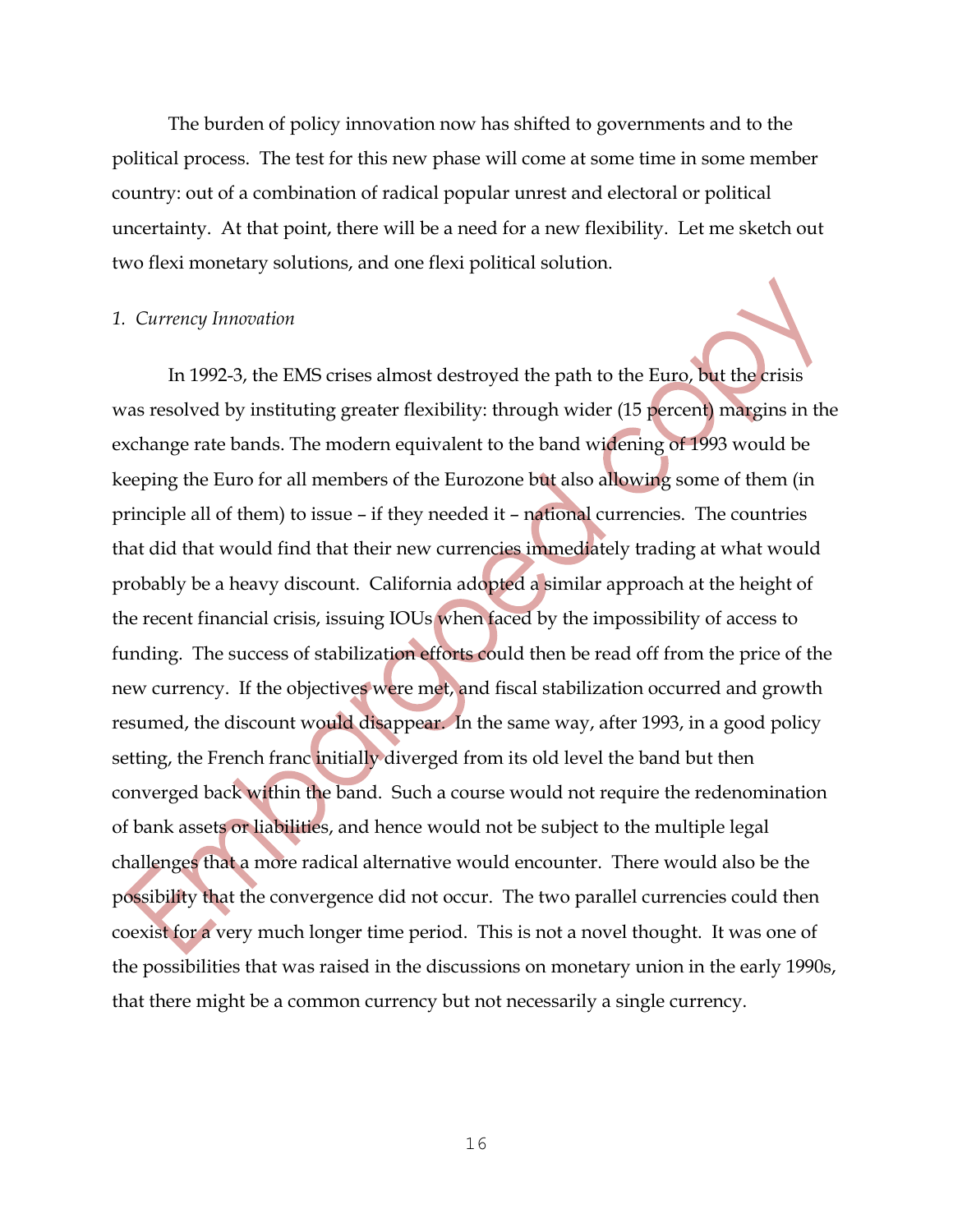### *2. More flexibility in monetary policy*

A common criticism of monetary union is that it requires a single monetary policy, that thus becomes "one size fits all" and deprives policy-makers of a policy tool in responding to particular national or regional circumstances. When the EC Committee of Central Bank Governors began to draft the ECB statute, it took two principles as given: price stability as the primary objective of the central bank; and the indivisibility and centralization of monetary policy. This would not be "in contradiction with the principles of federalism and subsidiarity."<sup>16</sup> But in fact the second assumption was not really justified either historically or in terms of economic fundamentals.

Think first of the gold standard. A critical part of the gold standard was that individual national central banks set their own interest rates, with the aim of influencing the direction of capital movements. Incidentally the same differentiation of interest rates also occurred in the early history of the Federal Reserve System, with individual Reserve Banks setting their own discount rates. The Eurozone is now moving to a modern equivalent, driven by a new concern with macro-prudential regulation. Bank collateral requirements are being differentiated in different areas. This represents a remarkable incipient innovation. In the aftermath of the crisis, some policymakers are beginning to see that a monetary union is not necessarily identical with unfettered capital mobility. Recognition of diverse credit quality is a step back into the nineteenth-century world, and at the same time forward to a more market-oriented and less distorting currency policy.

### *3. More political flexibility*

L,

<sup>16</sup> James, *Making the European Monetary Union*.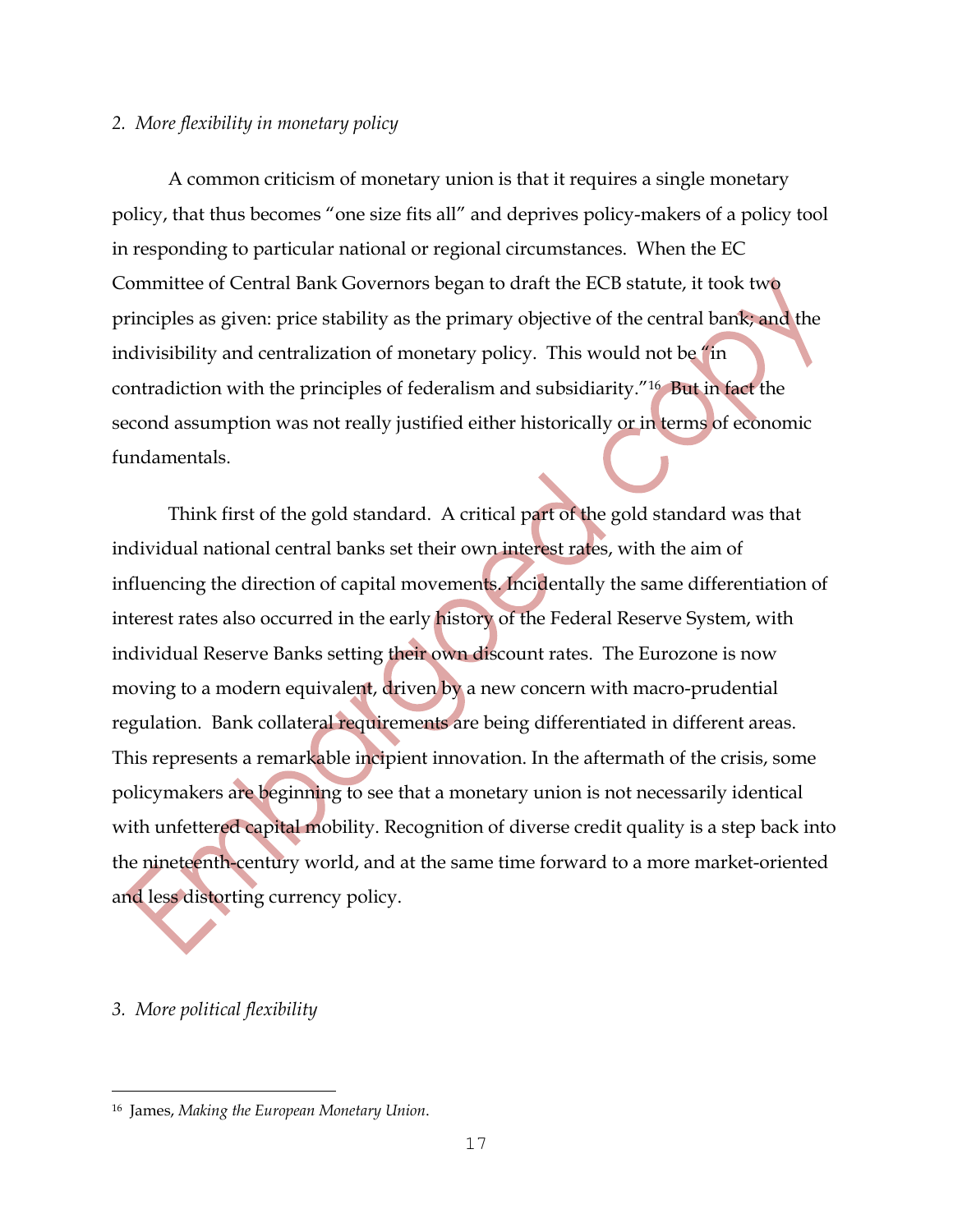In the aftermath of a big financial crisis, banking regulation is inevitably linked to implicit or explicit lender-of-last-resort functions and to resolution for failed banks. So there is also a significant fiscal cost, and that raises the same thorny political questions. In particular, what is the optimal unit for handling the resolution issue? The logic of possible bank workouts points to a desirability of larger banks and more crossnational banks as a risk-sharing mechanism. But the fiscal cost and the fact that only states can bear that cost push in the opposite direction, and have led in the past three years to a dangerous disintegration or renationalization of finance in Europe.

What is now termed a banking union - that is common European regulation with some fiscal capacity for resolution in the case of failed banks – is a very belated but necessary completion of the monetary union. Even this step is still uncertain, and excites a great deal of opposition from Germans who do not want to bailout south European banks. The critics have correctly identified the problem, that some sort of permanent fiscal mechanism is required in order to pay for the bailouts and thus in fact implies a move to a real political union which regularly redistributes resources.

Problems of transfers in a large unit are at the heart of the political process of building federations or federalism.

Integration had its own historical momentum, and if and when it goes into reverse, that process will also have a counter-momentum. The argument against European structures depends on hostility to a transfer union that might lead to some redistribution of resources. Why should our money be taken away and given out to people in a very different area? What sort of claim do those very different peoples have?

Look at the Pridnestrovian Moldavian Republic or Trans-Dniestr. This little unit with a population of half a million emerged in the early 1990s after the dissolution of the Soviet Union (population almost 300 millions), out of dissatisfaction with a Republic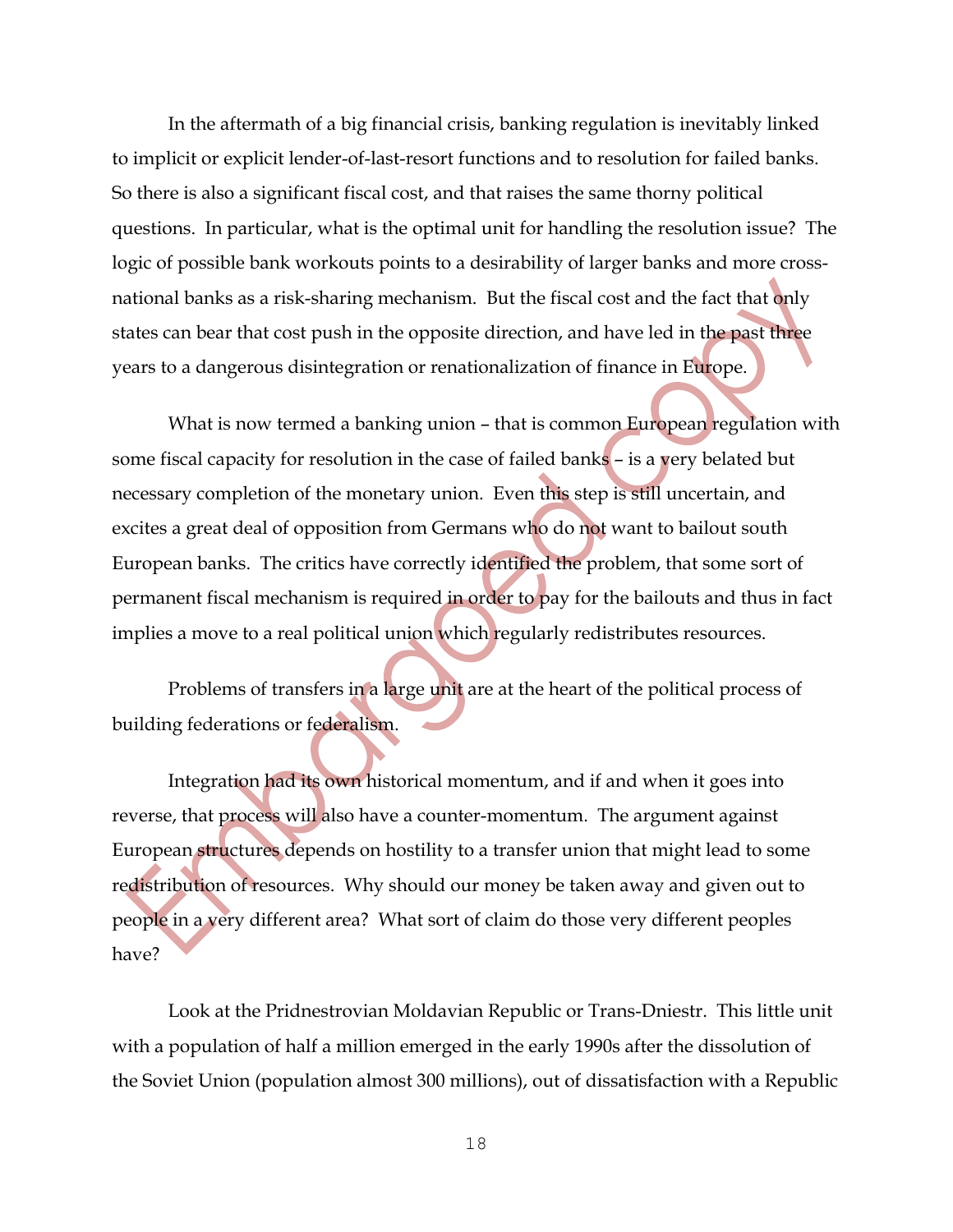of Moldova (population 4 millions) that had separated in the 1940s from Ukraine (population 50 millions). Trans-Dniestr has its own government and parliament, army, constitution, flag, a rousing Soviet-style national anthem, and of course its nationhood would be incomplete without its own currency. This political entity is a precise counterpart in the political world to a well-known physical phenomenon of splintering or fissuring. When stressed, a big surface bifurcates in big chunks, but then the disintegration continues into smaller and smaller fragments.

Germans thinking about the likelihood of contemporary transfers to southern Europe doubtless also remember the story of German unification after the collapse of communist East Germany in 1989-90. There were massive transfers, and national resources were devoted to gigantic infrastructure projects, with new roads and railways. That was not enough to halt the hollowing out of East Germany, as many of the ablest and most entrepreneurial people moved out. The experience put enormous strain on the concept of national solidarity.

If European integration went into reverse, the outcome would not be a series of happy and prosperous nation-states, living in a sort of replica of the 1950s or 1960s. South Germans would wonder whether they are not transferring too much to the old industrial rustbelt of the north. The Bavarian journalist and politician Wilfried Scharnagl has recently produced a powerful book arguing that Bavaria should go it alone. Northern Italians who already support an anti-EU *Lega Nord* in "Padania" would definitely want to escape from the rule of Rome and the Mezzogiorno. Most dramatically, Artur Mas, president of the Generalidad de Catalyuna has called for a plebiscite on Catalonia's right to self-determination that sets his land on a confrontation course with the Spanish constitution and with the EU.

The better way of discussing transfers within a large and diverse political order is to think of them as individualized or personalized. In particular, a European-wide social security system would not only be a logical completion of the labor mobility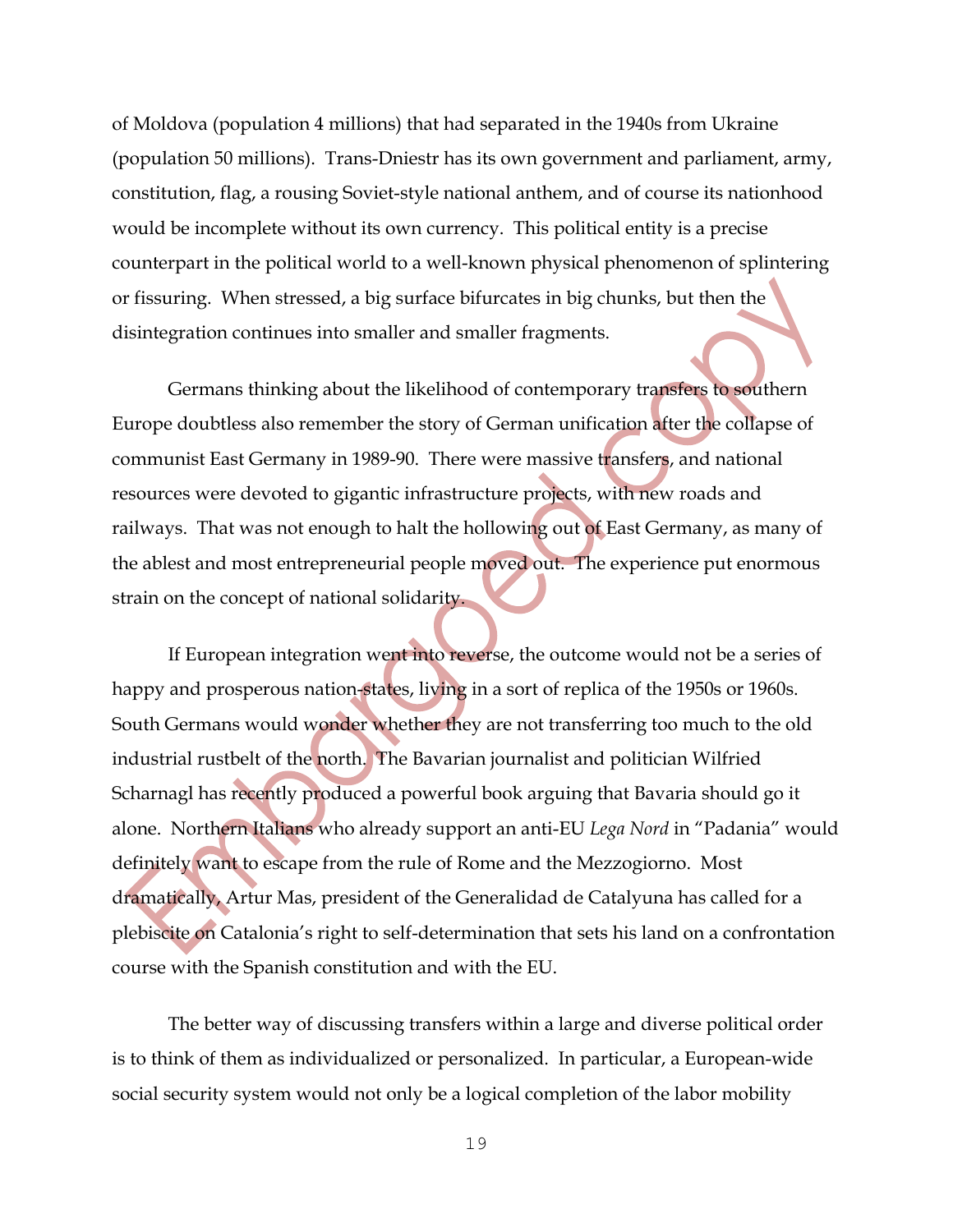requirements of the single European market. It would provide an important buffer in that booming areas would pay in more, and shrinking areas would draw out more – without these payments going through government bodies and appearing as transfers from north to south – whether in a country such as Italy or in the whole of the European area. Defusing the political problem requires less statehood, rather than necessarily requiring the erection of a European super-state.

Restraint is required for another reason. We know that a commitment to monetary stability is only possible in the context of governments that can credibly commit to a fiscal regime in which there is no long term build up of claims that cannot be funded through taxation - or in modern parlance, avoid fiscal dominance. That was a problem to which federal systems of the past were especially vulnerable.<sup>17</sup> Hyperinflation almost tore apart early 1920s Germany, with separatism in Bavaria, the Rhineland and Saxony. In late 1980s Yugoslavia, as the socialist regime disintegrated, the monetary authorities in Belgrade were closest to Serbian politicians such as Slobodan Milosevic and to Serbian business interests. The Croats and Slovenes wanted to get away. In the Soviet Union, inflation appeared as an instrument of the central Moscow bureaucrats, and more remote areas wanted to break away. A coherent and stable framework is needed to stop the proliferation of fiscal actions that destroy monetary stability.

### *Lessons*

i<br>L

The unhappy marriage analogy for Europe's current malaise is helpful. Europeans may have thought they got married for the wrong reason: neighbors who have a quarrelsome or violent past are not always well advised to heal themselves by marrying. Then they convinced themselves that they had a unique relationship that

<sup>17</sup> Thomas D. Sargent and Neil Wallace, "Some Unpleasant Monetarist Arithmetic," *Federal Reserve Bank of Minneapolis Quarterly Review*, 531, Fall 1981, pp. 1-17.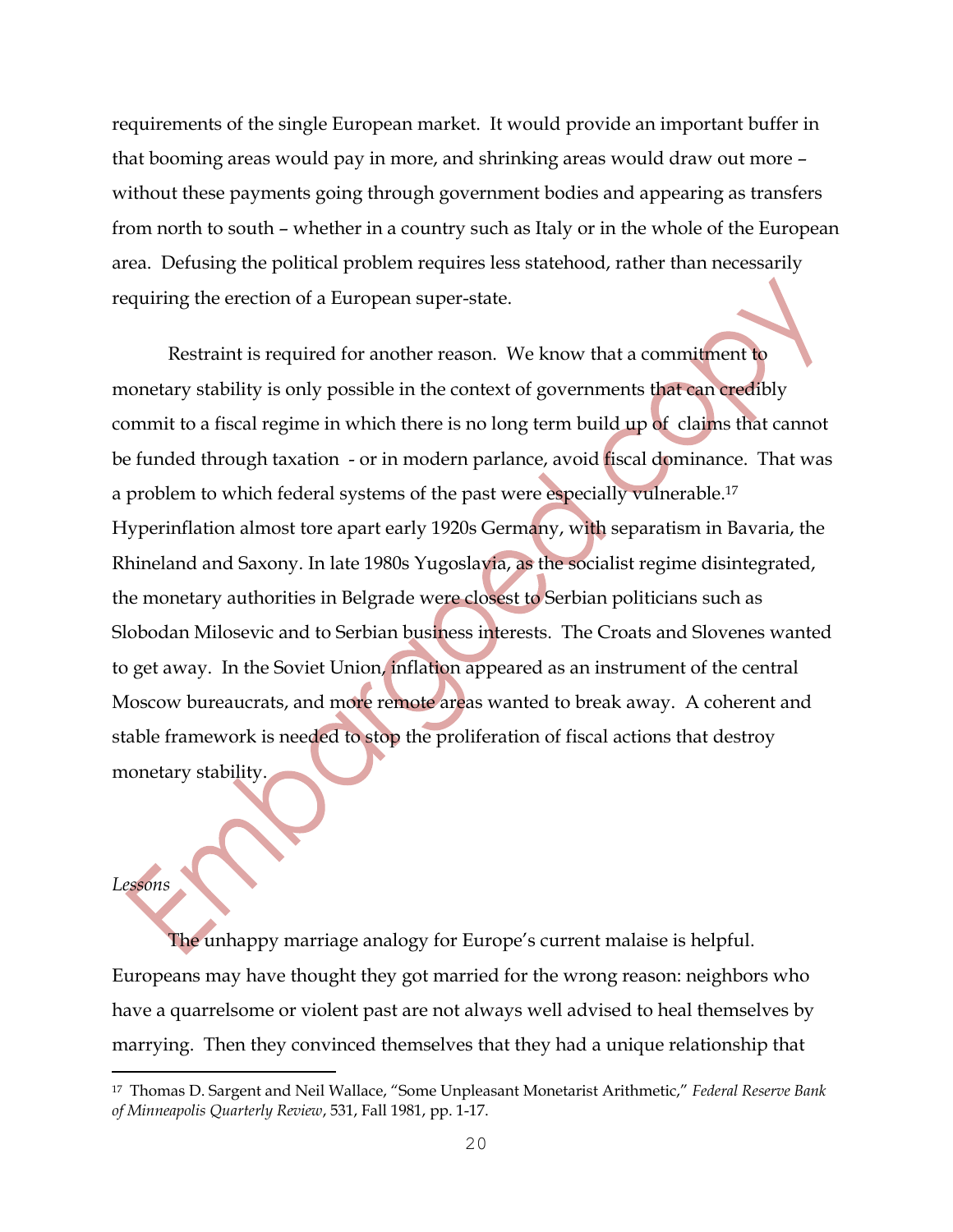should not be interfered with by the rest of the world. The problem was that they didn't understand what marriage was really about, that they had exaggerated expectations of romantic marital bliss, but also and that a stable marriage is almost impossible when the surrounding society is profoundly unstable.

The Euro story is about the breakdown of governance mechanisms in the face of enormous financial claims. It holds broader lessons, for other countries and also for the United States.

Those lessons are not that different to those identified by then Governor Whitaker in 1968/9 thinking about threats to the currency in the *de facto* Irish monetary union with the UK: excessive credit creation, excessive income increases, and excessive public expenditure and borrowing. <sup>18</sup> Those lessons from the 1960s do not require much updating. Here they are in a twenty-first century idiom.

(1) Mega-finance is a danger to fiscal stability, because first it permits the easy financing of deficits, but also the development of the "excessive income increases." Its breakdown then requires large government funded rescues and raises the problem of fiscal sustainability.

(2) Fiscal sustainability in the long run requires some sort of politically negotiated agreement. That needs to be rule-based, but also to establish rules that permit flexibility as part of a strategy of immediate crisis response. Rules do not often constrain governments, so it is better to run stabilizers through non-government institutions.

(3) Without such flexibility sovereign bankruptcy becomes a disastrous and destructive event that uncontrollably generates contagion.

L,

<sup>18</sup> Whitaker, *Interests*, p. 179